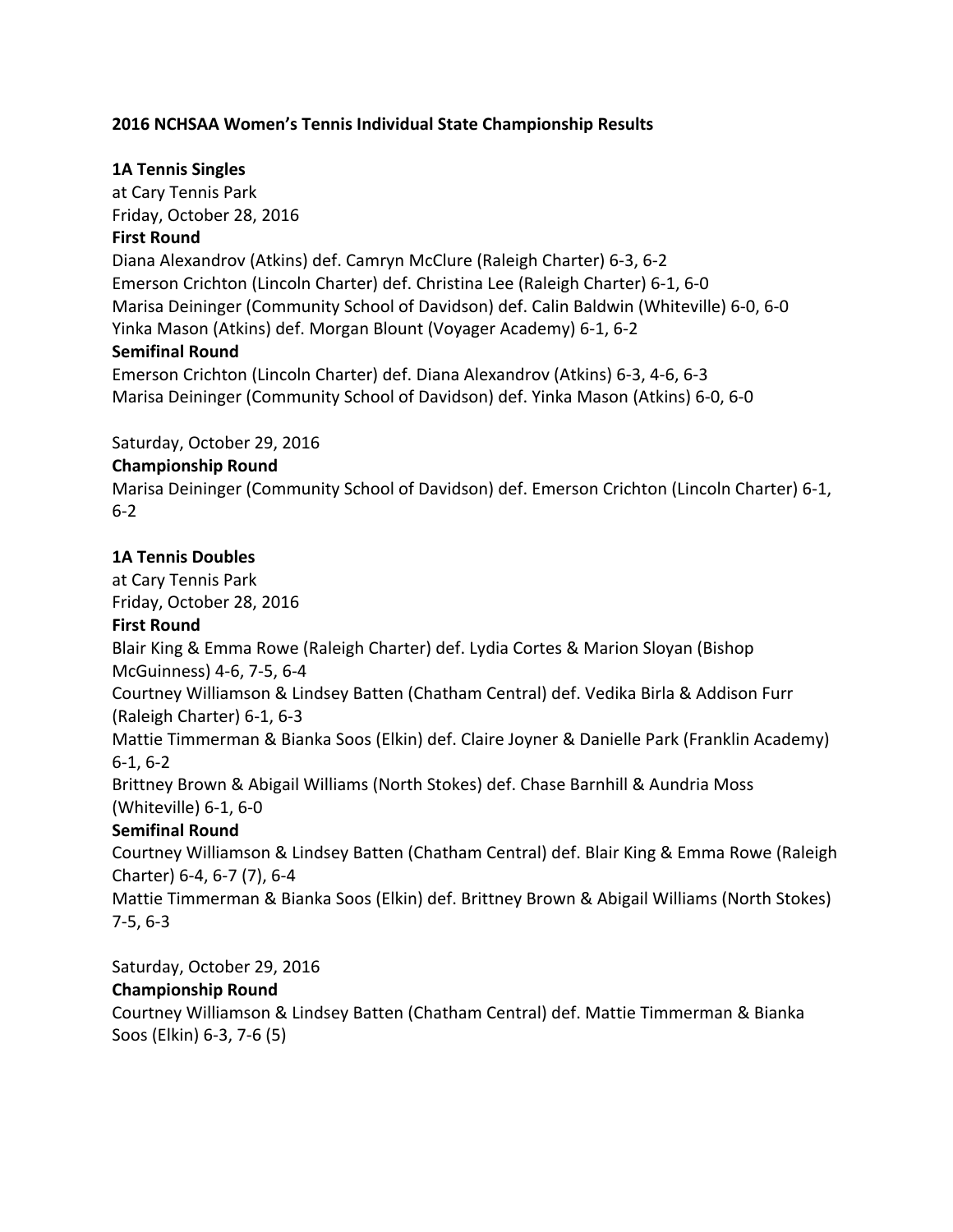## **2A Tennis Singles**

at Cary Tennis Park Friday, October 28, 2016

### **First Round**

Sarah Dover (Currituck) def. Makhalla Anderson (Franklin) 6-2, 6-1 Vinitha Ravindran (NC School of Science & Math) def. Marla Capito (Salisbury) 6-4, 6-2 Olivia Archer (Lake Norman Charter) def. Taylor Williams (Greene Central) 6-0, 6-0 Adithi Rao (NC School of Science & Math) def. Sydney Gray (Mount Pleasant) 6-1, 6-0 Rachel Rice (Durham School of the Arts) def. Kelly Crisp (West Davidson) 6-0, 6-0 Zoe Panizza (Lake Norman Charter) def. Gray Tillett (First Flight) 6-0, 6-0 Kaley Williford (Central Academy) def. Jocelyn Mitchell (Jordan-Matthews) 6-2, 6-3 Peyton Beamon (Greene Central) def. Aly Henneberry (Brevard) 6-3, 6-1

### **Second Round**

Sarah Dover (Currituck) def. Vinitha Ravindran (NC School of Science & Math) 6-1, 6-1 Olivia Archer (Lake Norman Charter) def. Adithi Rao (NC School of Science & Math) 6-0, 6-0 Zoe Panizza (Lake Norman Charter) def. Rachel Rice (Durham School of the Arts) 6-3, 6-2 Kaley Williford (Central Academy) def. Peyton Beamon (Greene Central) 6-1, 6-2

# Saturday, October 29, 2016

### **Semifinal Round**

Olivia Archer (Lake Norman Charter) def. Sarah Dover (Currituck) 6-0, 6-0 Zoe Panizza (Lake Norman Charter) def. Kaley Williford (Central Academy) 6-3, 6-1 **Championship Round** Olivia Archer (Lake Norman Charter) def. Zoe Panizza (Lake Norman Charter) 6-0, 6-0

### **2A Tennis Doubles**

at Cary Tennis Park Friday, October 28, 2016

# **First Round**

Easton Finger & Gracie Arrowood (Maiden) def. Ellie Rinehart & Natalie Gonzalez (Holmes) 6-3, 6-0

Sarah Morse & Marshall Phillips (Jordan-Matthews) def. Anna Senter & Hannah Pardu (Surry Central) 6-0, 6-0

Zoe Huffman & Toni Laney (Maiden) def. Sophie Korenek & Abigail Korenek (Dixon) 6-0, 6-0 Hope Hinson & Sarah Wyble (Surry Central) def. Cameron Grace Brown & Carrie Anne Brown (Bartlett Yancey) 2-6, 7-5, 6-3

Chase Ogle & Jayce Gaither (Durham School of the Arts) def. Lindsey Matheny & Katherine Minton (West Wilkes) 6-0, 6-1

Lauren Bush & Lauren Loveless (Lake Norman Charter) def. Madison Tingen & Macy Murphy (Greene Central) 6-0, 6-1

Eva Lovell & Hailey Mince (Wheatmore) def. Alanna Ludlum & Amber Long (West Bladen) 6-2, 6-3

Veronica Judson & Madison Polyasko (Smoky Mountain) def. Madeline Brannan & Carlee Winstead (Dixon) 6-2, 7-5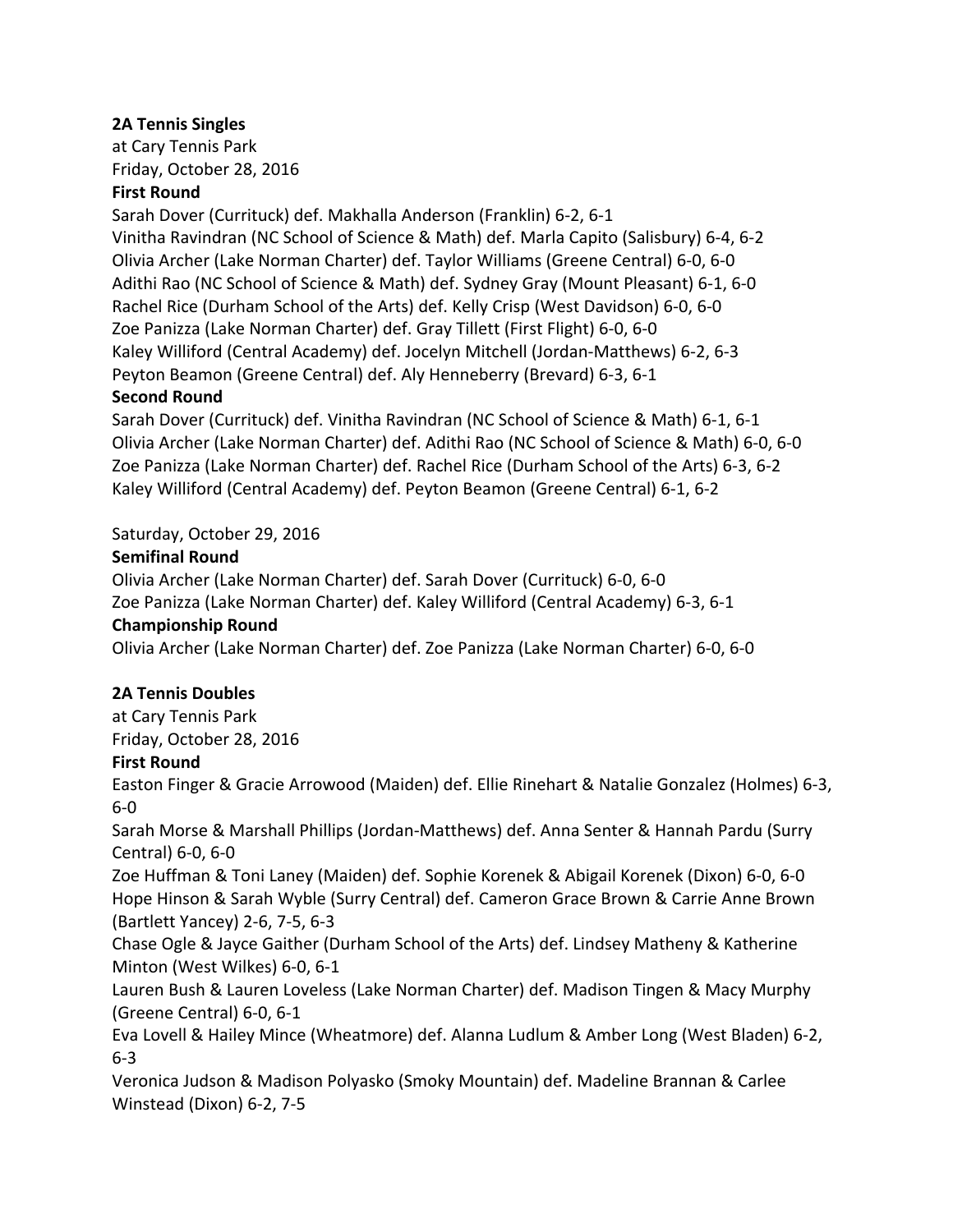## **Second Round**

Sarah Morse & Marshall Phillips (Jordan-Matthews) def. Easton Finger & Gracie Arrowood (Maiden) 6-1, 6-1

Zoe Huffman & Toni Laney (Maiden) def. Hope Hinson & Sarah Wyble (Surry Central) 6-0, 6-2 Lauren Bush & Lauren Loveless (Lake Norman Charter) def. Chase Ogle & Jayce Gaither (Durham School of the Arts) 6-0, 6-0

Eva Lovell & Hailey Mince (Wheatmore) def. Veronica Judson & Madison Polyasko (Smoky Mountain) 6-3, 6-4

Saturday, October 29, 2016

# **Semifinal Round**

Zoe Huffman & Toni Laney (Maiden) def. Sarah Morse & Marshall Phillips (Jordan-Matthews) 6- $1, 6-1$ 

Lauren Bush & Lauren Loveless (Lake Norman Charter) def. Eva Lovell & Hailey Mince (Wheatmore) 6-0, 6-2

# **Championship Round**

Zoe Huffman & Toni Laney (Maiden) def. Lauren Bush & Lauren Loveless (Lake Norman Charter)  $6-2, 6-0$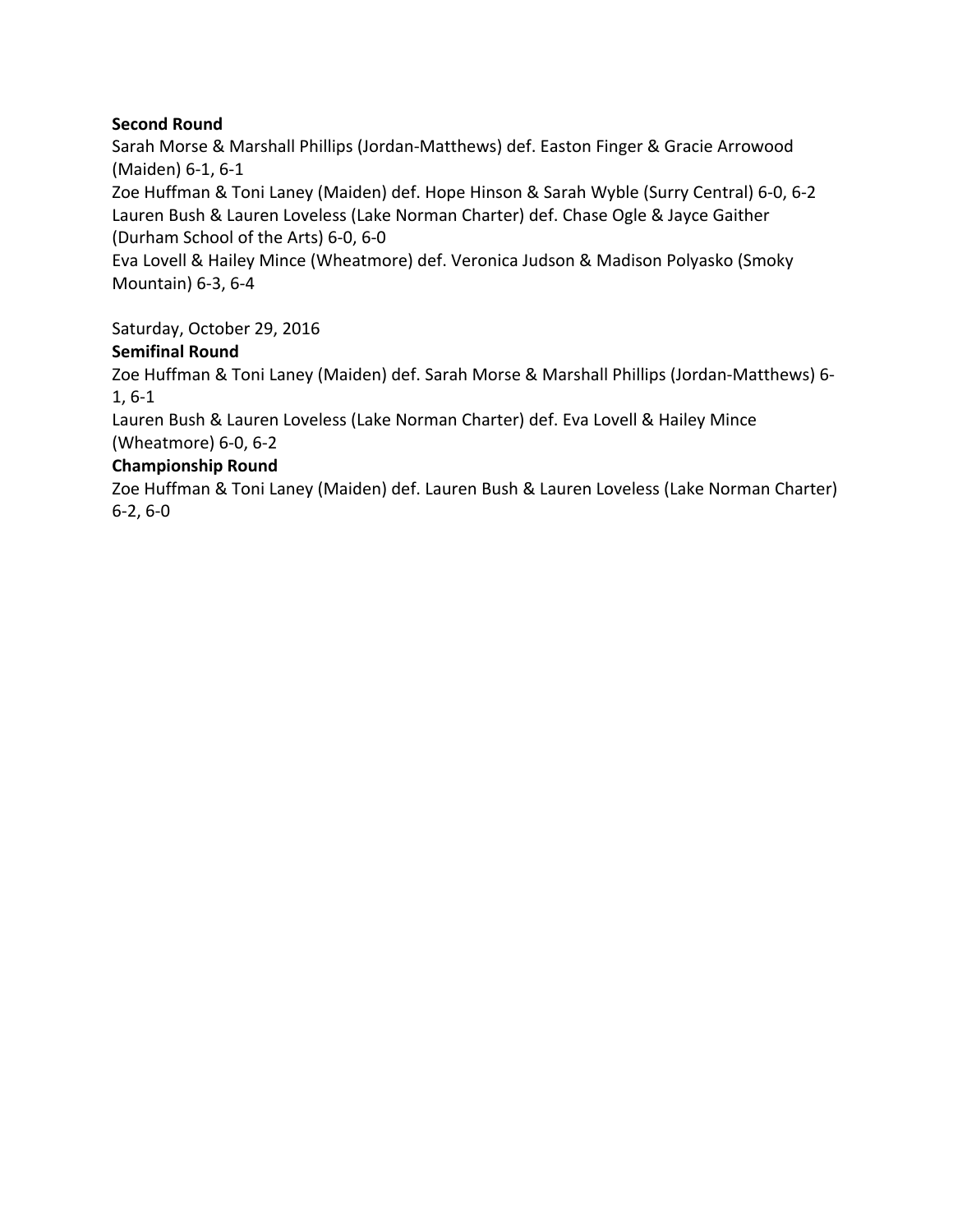### **3A Tennis Singles**

at Burlington Tennis Center Friday, October 28, 2016

#### **First Round**

Taylor Love (West Henderson) def. Isabelle Theodossiou (Asheville) 6-0, 6-1 Sarah Merrill (Weddington) def. Julianne Hall (Union Pines) 6-2, 6-1 Adrienne Haynes (Asheville) def. Elizabeth Sutton (Eastern Wayne) 6-0, 6-0 Rachel Zubrinsky (Marvin Ridge) def. Carter Juergens (Northern Guilford) 7-5, 7-5 Emily Callahan (Northern Guilford) def. Payton Holt (West Rowan) 6-3, 6-0 Destyne Wimbush (Hickory) def. Caroline Harris (Topsail) 6-4, 6-3 Kate Earnhardt (Concord) def. Christin Dunn (Eastern Alamance) 6-0, 6-0 Victoria Dixon (Cleveland) def. Hannah Farmer (Enka) 6-0, 6-0

#### **Second Round**

Taylor Love (West Henderson) def. Sarah Merrill (Weddington) 6-3, 6-4 Adrienne Haynes (Asheville) def. Rachel Zubrinsky (Marvin Ridge) 6-1, 6-1 Emily Callahan (Northern Guilford) def. Destyne Wimbush (Hickory) 6-4, 6-2 Kate Earnhardt (Concord) def. Victoria Dixon (Cleveland) 6-1, 6-1

#### Saturday, October 29, 2016

#### **Semifinal Round**

Adrienne Haynes (Asheville) def. Taylor Love (West Henderson) 6-3, 6-2 Kate Earnhardt (Concord) def. Emily Callahan (Northern Guilford) 6-2, 6-3 **Championship Round** Kate Earnhardt (Concord) def. Adrienne Haynes (Asheville) 6-4, 3-6, 6-1

#### **3A Tennis Doubles**

at Burlington Tennis Center Friday, October 28, 2016

#### **First Round**

Cameron Milne & Logan Adkins (Fike) def. Mary Elaine Bridges & Emilee Mosso (West Henderson) 7-6 (0), 6-2 Ainsley Zubrinsky & Sophie Imhof (Marvin Ridge) def. Walker Gagnon & Ingle Wagoner (Williams)  $6-1, 6-1$ 

Natalie Lutz & Madelynn Frye (Kings Mountain) def. Meredith Jones & Grayson Lane (C.B. Aycock) 6-0, 6-0

Sophia McGraw & Tanya Slehria (Terry Sanford) def. Ryleigh Burns & Hannah Scott (Marvin Ridge) 6-4, 6-4

Hailee Haymore & Sarah Nicholson (Union Pines) def. Jenna Mangum & Maddie Wasulko (Weddington) 5-7, 6-4, 6-3

Meredith Anderson & Danielle Harris (Enka) vs. Casey Strout & Sophie Oswalt (Jacksonville) Molly Handler & Maya Haynes (Concord) def. Anna Freuler & Brycyn Smith (J.F. Webb) 6-2, 6-1 Sarah Bland & Grace Warner (Rocky Mount) def. Elsa Schuls & Erin Sullivan (Forestview) 6-4, 6-4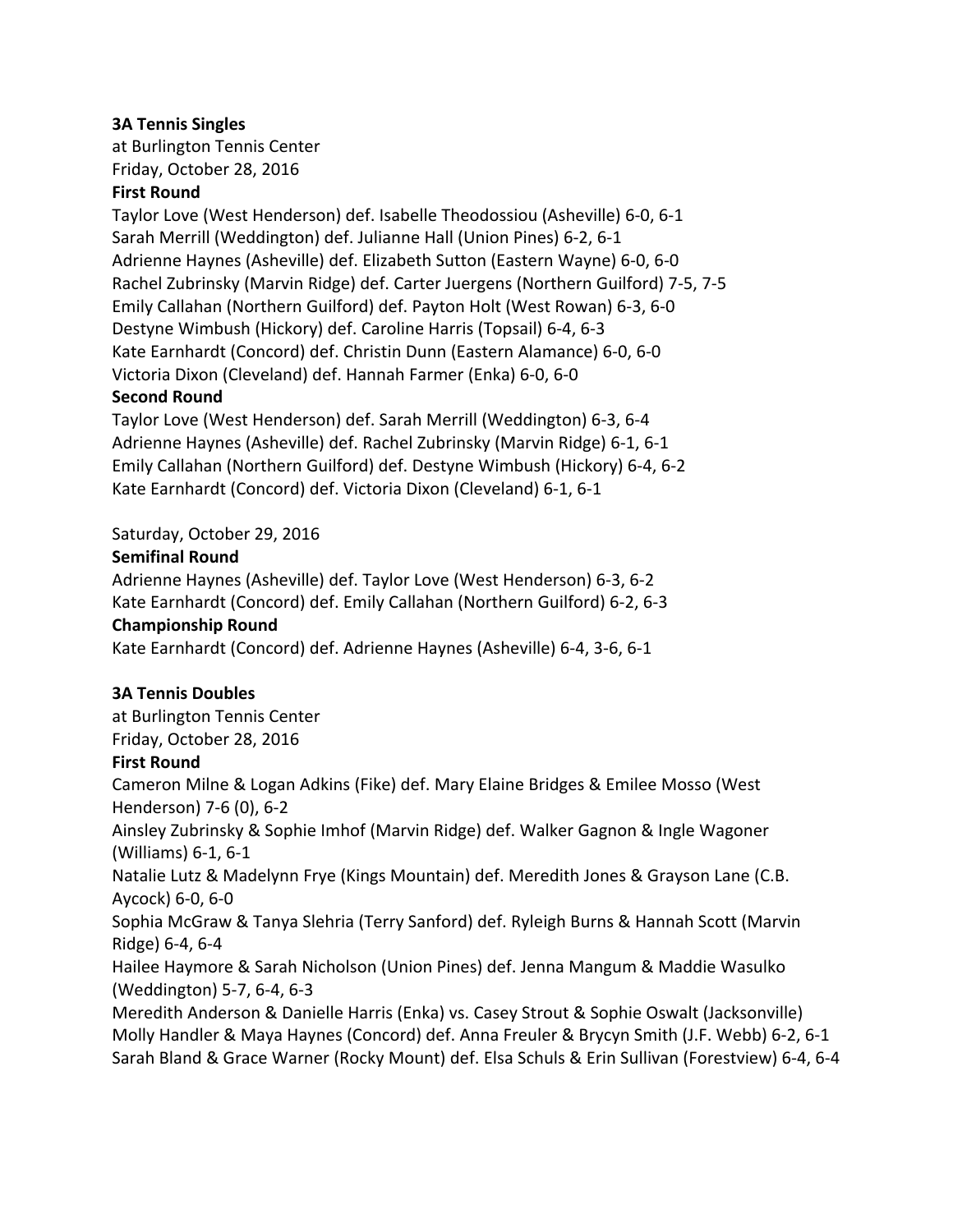### **Second Round**

Ainsley Zubrinsky & Sophie Imhof (Marvin Ridge) def. Cameron Milne & Logan Adkins (Fike) 6-3, 6-1

Natalie Lutz & Madelynn Frye (Kings Mountain) def. Sophia McGraw & Tanya Slehria (Terry Sanford) 6-3, 6-1

Hailee Haymore & Sarah Nicholson (Union Pines) def. Meredith Anderson & Danielle Harris (Enka) 6-2, 6-2

Molly Handler & Maya Haynes (Concord) def. Sarah Bland & Grace Warner (Rocky Mount) 6-4, 6-0

Saturday, October 29, 2016

### **Semifinal Round**

Natalie Lutz & Madelynn Frye (Kings Mountain) def. Ainsley Zubrinsky & Sophie Imhof (Marvin Ridge) 6-2, 6-1

Hailee Haymore & Sarah Nicholson (Union Pines) def. Molly Handler & Maya Haynes (Concord) 6-3, 2-6, 7-5

### **Championship Round**

Natalie Lutz & Madelynn Frye (Kings Mountain) def. Hailee Haymore & Sarah Nicholson (Union Pines) 6-3, 6-2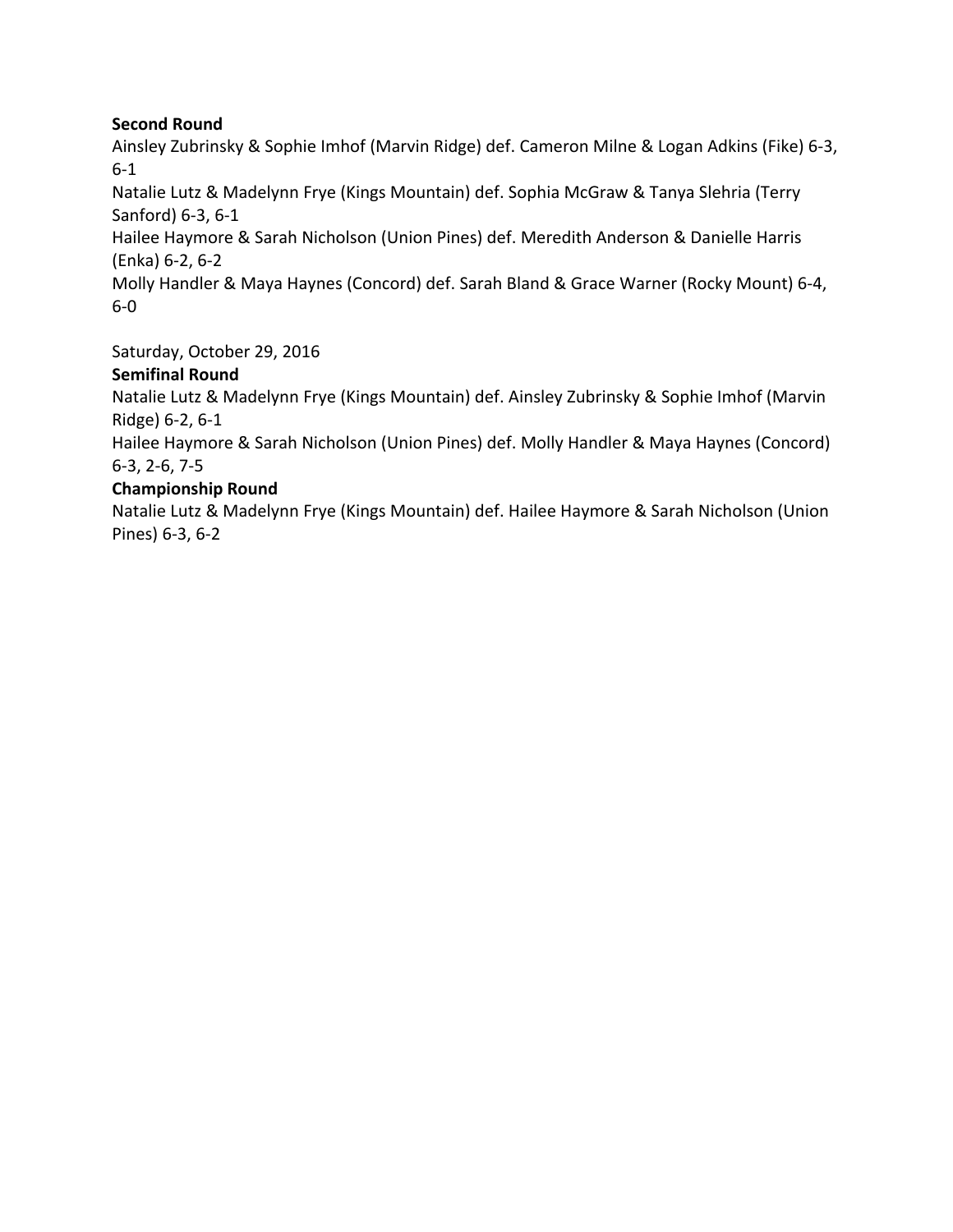### **4A Tennis Singles**

at Millbrook Exchange Park Friday, October 28, 2016

### **First Round**

Maddie Weber (Myers Park) def. Frances Reed (J.H. Rose) 3-6, 6-3, 6-1 Belle Steffen (Panther Creek) def. Savannah Bright (East Chapel Hill) 6-1, 6-2 Jenna Thompson (South Mecklenburg) def. Kelcie Framer (Pine Forest) 6-0, 6-1 Katie Andreini (Green Hope) def. Victoria Jones (East Chapel Hill) 7-5, 7-5 Amanda Cyr (Panther Creek) def. Elizabeth Weidl (Northwest Guilford) 6-4, 6-0 Rachel Marthinsen (Charlotte Catholic) def. Caroline Landry (Pinecrest) 6-0, 6-1 Laura Becker (Davie) def. Brianna Taranto (Millbrook) 6-3, 2-6, 6-1 Lauren Gish (Lake Norman) def. Emma Gentry Landry (Pinecrest) 6-0, 6-1

#### **Second Round**

Belle Steffen (Panther Creek) def. Maddie Weber (Myers Park) 6-3, 6-3 Jenna Thompson (South Mecklenburg) def. Katie Andreini (Green Hope) 6-1, 6-2 Amanda Cyr (Panther Creek) def. Rachel Marthinsen (Charlotte Catholic) 6-1, 7-5 Lauren Gish (Lake Norman) def. Laura Becker (Davie) 6-2, 6-4

# Saturday, October 29, 2016

### **Semifinal Round**

Jenna Thompson (South Mecklenburg) def. Belle Steffen (Panther Creek) 6-2, 6-1 Lauren Gish (Lake Norman) def. Amanda Cyr (Panther Creek) 6-4, 7-6 (4) **Championship Round**

Jenna Thompson (South Mecklenburg) def. Lauren Gish (Lake Norman) 6-0, 6-1

### **4A Tennis Doubles**

at Millbrook Exchange Park Friday, October 28, 2016

### **First Round**

Katie Soden & Emily Holderness (Myers Park) def. Kara Ferner & Lauren Traflet (Hoggard) 6-1, 6-1

Caroline Igo & Karen Galush (Cardinal Gibbons) def. Sophia Gray & Reilly Major (Green Hope) 6-4, 6-4

Megan Leonard & Rose Kenny (Charlotte Catholic) def. Maryah Stokes & Kyra Wooten (South Central) 6-0, 6-1

Cynthia Xiao & Anna Rico (Green Hope) def. Sophie Bischoff & Lauren Laughton (Riverside-Durham) 6-3, 5-7, 6-3

Sabel Tanik & Sophia Anthony (Sanderson) def. Kajsa Gedlishka & Layna Perini (Grimsley) 6-0, 6-1

Kendall Hanks & Jessica Tucker (Laney) def. Leah Wallihan & Serena Evans (Myers Park) retired, illness. 

Lizzie Galush & Jenna Knors (Cardinal Gibbons) def. Elizabeth Johnson & Sloan Smith (Apex) 6-0, 6-1